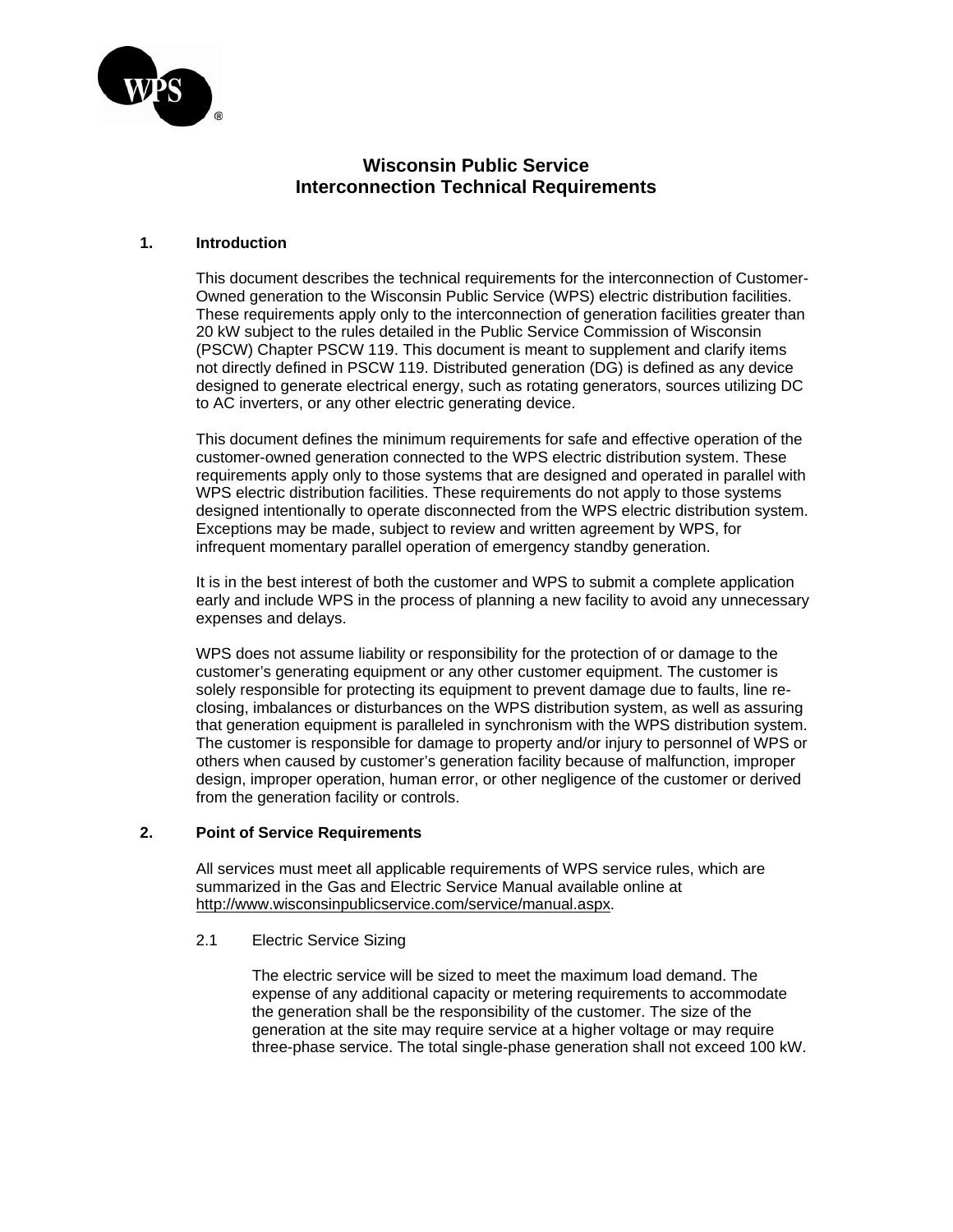# 2.2 Transformer

The transformer will be sized to meet the maximum load demand. The expense of any additional capacity shall be borne by the customer. Furthermore, if the distributed generation facility needs to be isolated from other customers' load because of utility requirements or customer request, the cost of the transformer will be borne by the customer.

#### 2.3 Interconnection Disconnect Switch

The customer shall supply an interconnection disconnect switch that opens, with a visual break, all ungrounded poles of the circuit. This switch shall be rated for the voltage and fault current requirements of the DG facility and shall meet all applicable UL, ANSI, and IEEE standards. The switch shall be accessible at all times, located for ease of access for utility personnel and shall be capable of being locked in the open position. The customer shall label this switch "Interconnection Disconnect Switch" by means of a permanent sign. The customer shall post the procedure for disconnecting the DG facility next to the switch, protected from the environment.

# 2.4 Customer OCP Interconnection Device

The customer shall install interconnection protection devices capable of interrupting fault current from the DG supplying a distribution system fault. This device shall automatically disconnect the DG under such an event and shall electrically prevent closing of the DG to the distribution system during a system outage or closing the DG out of synchronization with the electric system.

#### 2.5 Grounding

The customer shall follow all applicable grounding requirements dictated by the Wisconsin State Electrical Safety Code Volumes 1 & 2 as found in chapters Comm. 16 and PSCW 114. Also, the customer shall follow any additional requirements stated in PSCW 119.

#### 2.6 WPS OCP device

WPS will install an electronic circuit re-closer, at the customer's expense, to serve Categories 3 and 4 DG facilities as defined by PSCW 119. This re-closer will have over-current protection designed to protect other WPS customers from current from the DG in the event of a system event. The re-closer will be equipped with relaying to open under fault conditions, under/over frequency conditions, under/over voltage conditions and possibly transfer-trip functionality (given certain circuit conditions). This re-closer shall be equipped with an RTU capable of transmitting information about re-closer status, voltage, and current. The RTU will also be capable of open and close control of the re-closer to assist in connecting or disconnecting the DG from the electric distribution system. The control will NOT prevent closing out of synchronization with the electric distribution system, and operating procedures developed by WPS and the customer shall dictate the operation of this re-closer.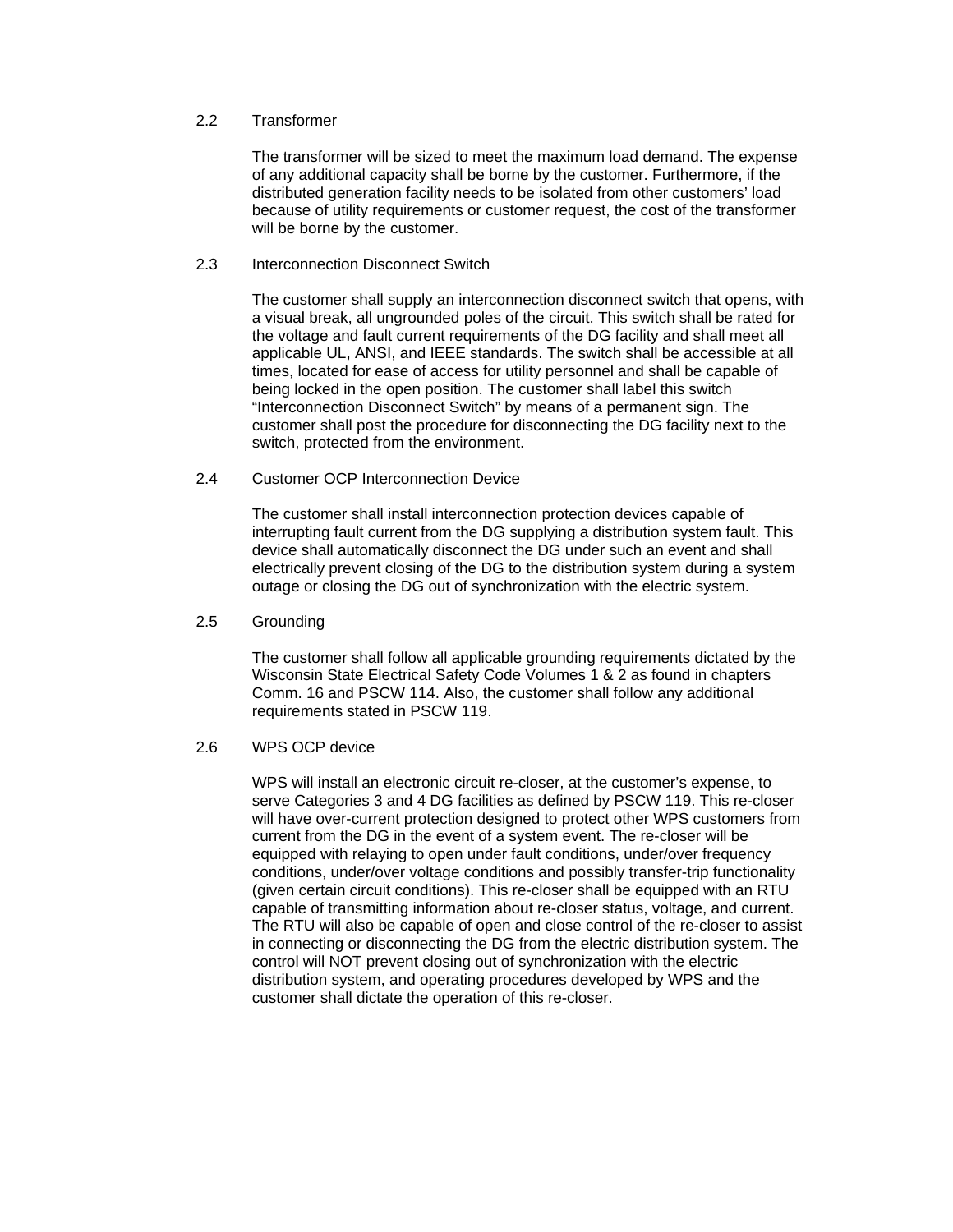# **3. Interconnection Protection Requirements**

Protection of the interconnection is necessary to avoid unintentional islanding of portions of the WPS distribution system during abnormal system operating conditions. Equipment installed by WPS will protect other WPS customers from the effects of the DG, and equipment installed by the customer will protect the DG from the effects of the WPS system, as well as protect the DG from adversely impacting other WPS customers. The customer may design the system to generate power to run their own internal loads nonparallel to the WPS system during abnormal conditions.

# 3.1 Interconnection Protective Relay Requirements

The purpose of the protective relays installed are to detect fault conditions on or loss of the WPS distribution system and automatically disconnect the DG from the WPS system. The customer shall be responsible for the purchasing, setting, testing, operation and maintenance of their relays. WPS shall review the relay package for suitability. The minimum requirement for a Category 2, 3, or 4 DG facility is over/under frequency, over/under voltage, over-current, ground fault and synchronism check relays.

## 3.2 Transfer-Trip

A transfer-trip scheme is utilized to trip a device to disconnect the DG in the event that another upstream device has operated. This is intended to avoid islanding of a portion of the WPS distribution system with the DG. Such a scheme is necessary when the minimum load served from a disconnecting device is less than twice the rated output of the DG. At such loads the DG may support an island long enough to prevent successful re-closing of the circuit, resulting in damage to the DG and possibly other equipment (WPS and customer-owned) connected to the WPS distribution system.

A transfer-trip scheme entails the installation of communication equipment at the upstream device and the WPS interconnection disconnecting device. When the upstream device operates, the WPS re-closer at the DG site will receive a trip signal from the upstream device and operate. When the circuit is clear and ready to re-energize the DG, the operating guide will detail the procedure to reconnect the DG to the WPS system.

# **4. WPS Electrical System Design and Operating Conditions**

The WPS electrical distribution system is dynamic and can change over time. Load growth in an area may require more capacity for distribution line loading, voltage regulation, or over-current protection coordination. These changes could effect modifications to the electric distribution system to properly protect the DG facility and/or other WPS customers, which may require further charges to the customer.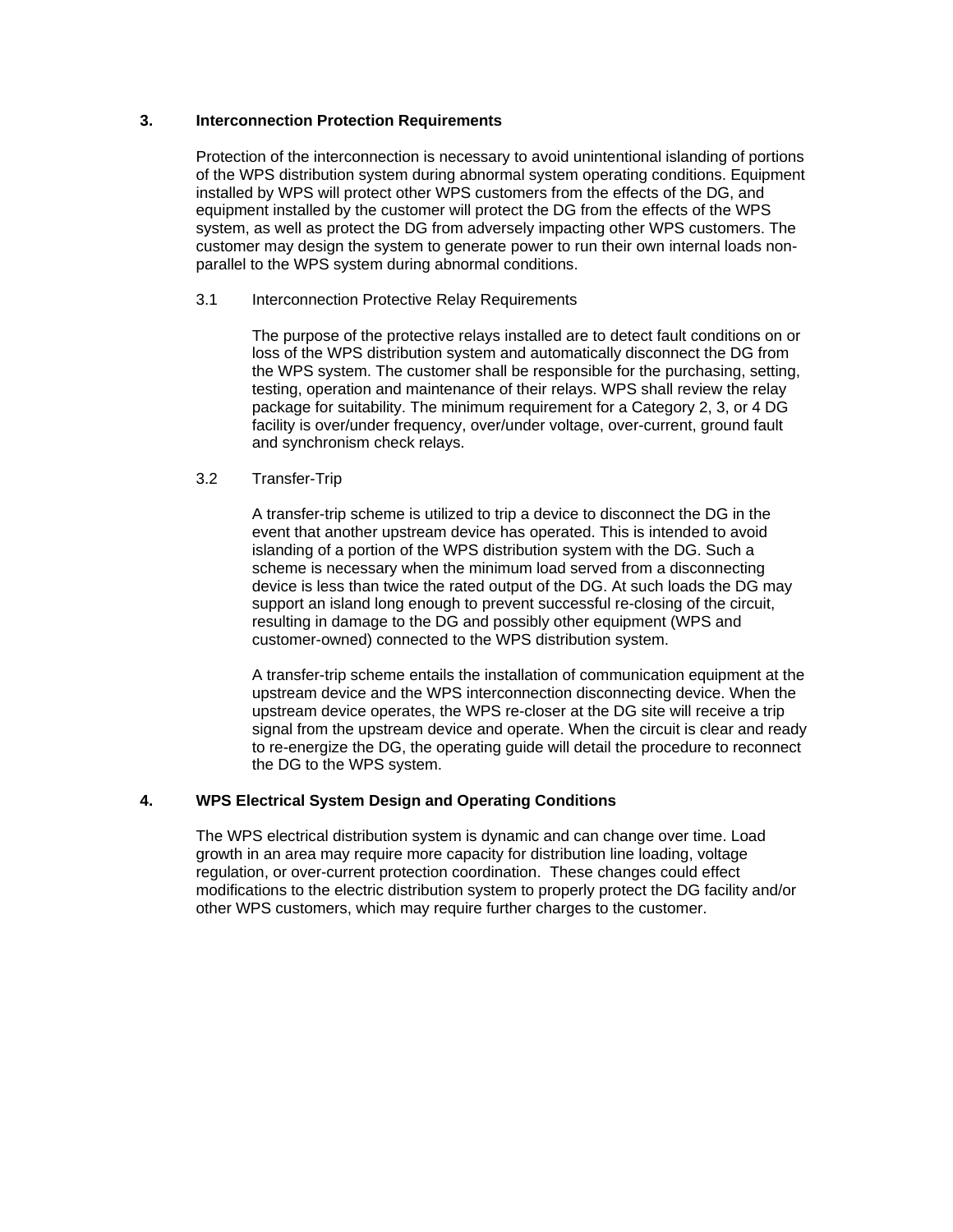## 4.1 Steady State Voltage Design

The steady state voltage as defined by code in PSCW 113 requires the utility to provide voltage between 5% above and below the standard service voltage for retail service. For retail power service with load of less than 500 kW, the code requires the voltage to be between 5% above and 10% below the standard service. For retail power service with load of greater than 500 kW, the code requires the voltage to be between 10% above and 10% below the standard service. Due to the requirements of the retail service (most circuits have a mix of retail service and retail power service customers), it is generally the practice of WPS to attempt to regulate the voltage between 5% above and below the standard voltage on its distribution system in order to meet the lower limit. Exceptions to this practice are circuits where a retail power customer is the only customer served by the circuit and consequently no other customer's voltage limits would be exceeded by operation beyond the 5% threshold. Customer generation should have the ability to operate within these ranges as these voltages are likely to be encountered. Operation of the customer's generation shall not interfere with WPS's ability to regulate the voltage on circuits within this described bandwidth.

4.2 System Voltage Unbalance

For three-phase systems, the maximum voltage unbalance allowed by code in PSCW 113 is 3% unbalance with no electrical load running at the customer location. PSCW 113 references ANSI standard C84.1 - 1989 Appendix D Electrical Power Systems and Equipment - Voltage Ratings (60 Hz). The customer's equipment must be capable of operating in such an environment.

4.3 Conductor Loading

Overhead conductors are rated for maximum amperage based on the summer and winter 194 degree F conductor design ampacity. If addition of a customer generator causes the electrical load to surpass this level, the customer will be responsible for the costs associated with alleviating this overload.

#### 4.4 Over-current Protection

WPS has certain practices and guidelines to design the protection system to deenergize the distribution circuit or section of a circuit for the failure of a component of that circuit. Because the nature of many faults is temporary (lightning, incidental tree contact), the scheme includes automatic re-closing of a breaker or re-closer to re-energize the circuit in an attempt to restore electric service to the area without an extended outage. This automatic re-closing may be problematic for a generator connected to the feeder.

The first challenge is that as the circuit is de-energized for the fault, the generator will continue to supply electricity to the distribution system to which it is connected. However, if the distribution breaker or re-closer closes in with the generator still on-line, the generator will probably not be synchronized with the electric distribution system. Closing the system out of synchronization will likely damage the generator and cause voltage fluctuations on the distribution system that could potentially damage other customers' equipment or WPS distribution equipment. It is for this reason that when a device equipped with automatic reclosing feeding a circuit that contains a parallel generator operates, the generator must be tripped off-line in some fashion before the circuit is re-energized.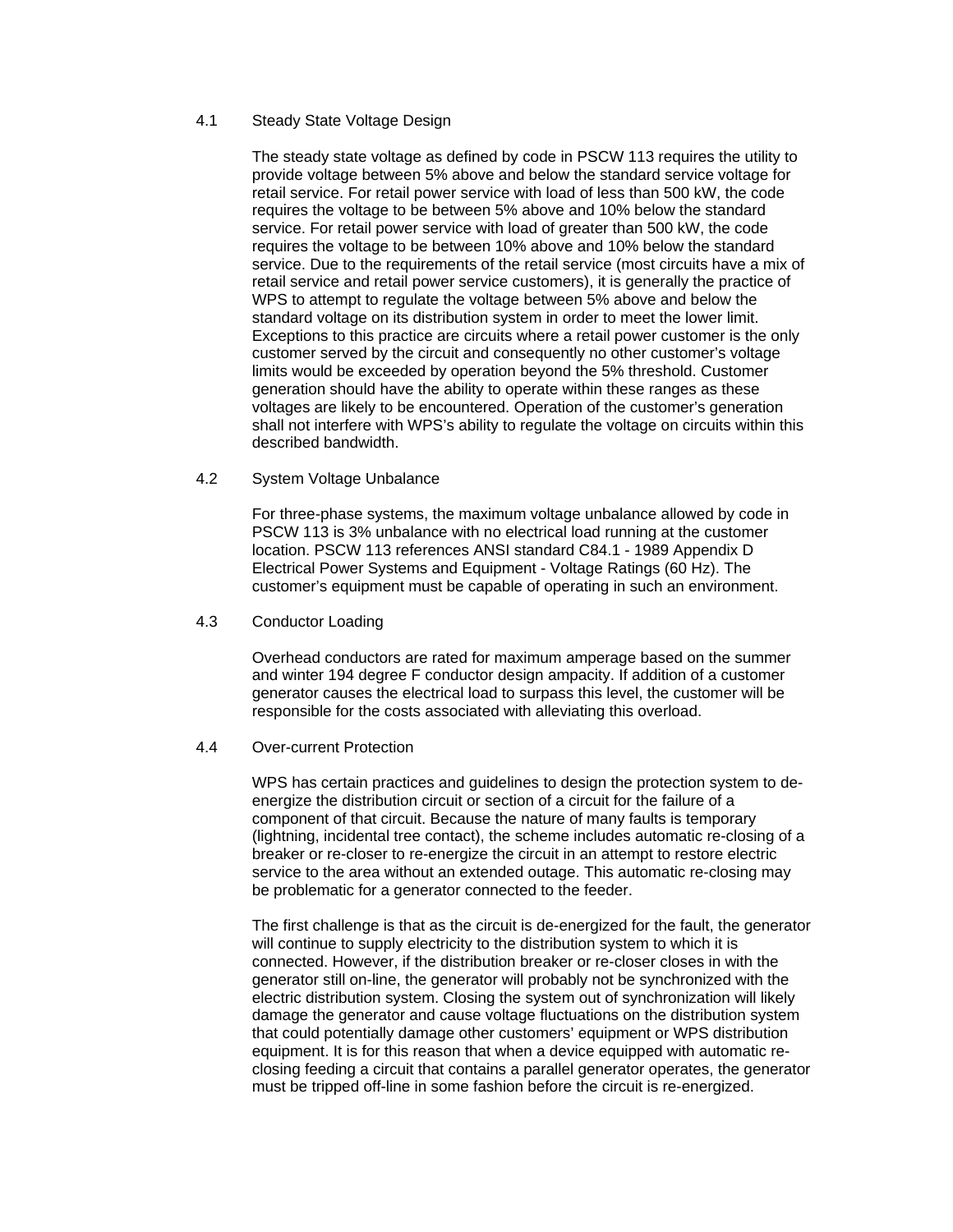WPS will design its distribution over-current protection plan for each circuit using its established practices and guidelines, ignoring the presence of the generator. Any modifications to the plan that occur as a result of the addition of the generator will be the responsibility of the customer adding the generation.

#### 4.5 Distribution Voltage Regulators

In order to maintain acceptable voltage on its circuits, WPS utilizes voltage regulators to adjust the primary system voltage accordingly. WPS practice is to limit the loading on distribution line voltage regulators (those installed outside the substation fence) to the nameplate rating plus a load cycle rating adder of 20% when applicable. Voltage regulators installed in the substation are limited to the nameplate rating plus a load cycle rating adder of 20% (when applicable) and an additional load bonus of up to 60% corresponding to restricting the travel of the regulator steps. If addition of a customer-owned generator results in overloading a voltage regulator, the customer will be responsible for the cost of mitigating that overload.

The second consideration with voltage regulators is the possibility of backfeeding the voltage regulator. Distribution systems are typically radial in nature, meaning that electricity flows from the source to the loads in one direction. If a generator is supplying electricity, there are now two sources and electricity will flow in different directions on the circuit as electricity consumption and generation change. The customer's system may result in current flowing in the opposite direction through a voltage regulator, and this may cause the control to malfunction. In order for it to function properly, some modifications are required to the regulator. If the addition of a customer-owned generator causes such a condition, the customer will be responsible for the addition of such equipment.

4.6 Substation Transformer Loading

If the addition of a customer-owned generator causes an overload of a distribution or substation transformer, the customer will be responsible for the cost of mitigating that overload.

4.7 Voltage Flicker

The starting of motors and generators may cause inrush currents in excess of normal steady-state operating current. These inrush currents will cause a voltage sag (flicker), which can adversely impact the operation of some electrical equipment. The customer shall not cause flicker in excess of WPS standards. The standard is a function of the number of flickers per hour and the percent change in voltage. Consult WPS for determination of flicker.

4.8 Power Factor

Categories 1 and 2 DG facilities shall be operated at a power factor greater than 0.9 as specified by PSCW 119. Categories 3 and 4 DG facilities shall be operated at a power factor of unity or as mutually agreed between WPS and the customer as specified in PSCW 119.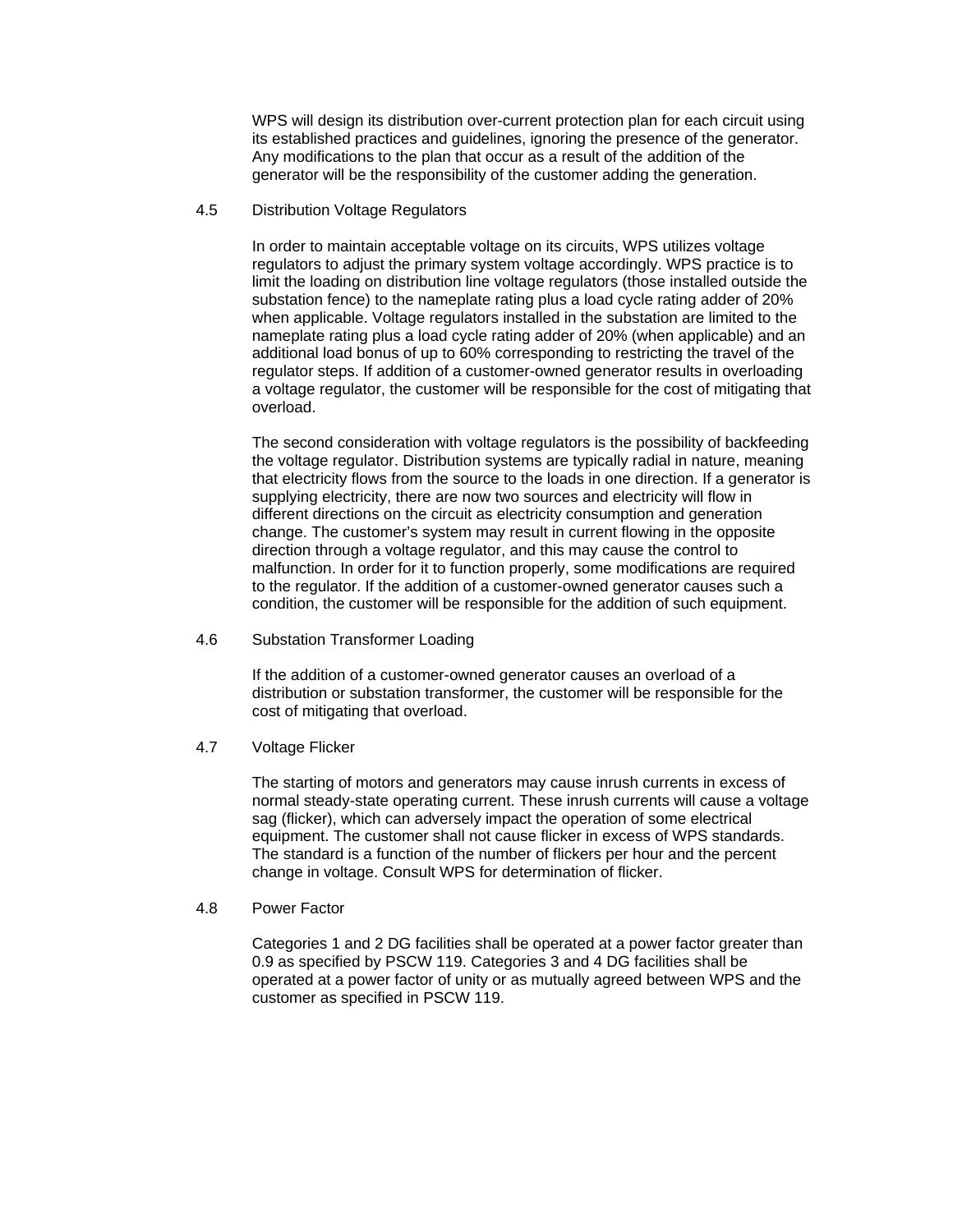# 4.9 Harmonics

The customer's equipment shall not introduce harmonics to the distribution system above the levels specified by IEEE 519 "Recommended Practices and Requirements for Harmonic Control in Electric Power Systems." If complaints from other customers arise and the source is the DG facility, the customer must mitigate the problem.

#### 4.10 Frequency

The customer's equipment shall maintain an output frequency of 60 hertz. The operating frequency of the customer's generating equipment shall not deviate more than 0.5 hertz from the 60 hertz base.

#### 4.11 Maintenance

All interconnection protective devices owned by the customer shall be periodically maintained, tested and calibrated by qualified personnel at intervals specified by the device manufacturer, or in accordance with accepted industry practice.

# **5. Definitions**

**Alternating Current (AC)**: That form of electric current that alternates or changes in magnitude and polarity (direction) in what is normally a regular pattern for a given time period. The number of direction changes in a given time period is called the frequency. Alternating current is supplied by WPS to your home or business.

**ANSI**: American National Standards Institute.

**Automatic**: Self-acting, operated by its own mechanism when actuated by some impersonal influence as, for example, a change in current strength; not manual; without personal intervention.

**Automatic Re-closing**: A circuit breaker has automatic re-closing when means are provided for closing without manual intervention after it has tripped under abnormal conditions.

**Automatic Tripping (Automatic Opening; Automatic Disconnecting)**: The opening of a circuit breaker under predetermined conditions without the intervention of an operator.

**Biomass/Agricultural Digesters**: Anaerobic digester processes farm manure through a process that converts waste products over time into methane, which then can be combusted in a device listed below.

**Current**: A flow of electric charge measured in amperes.

**Current Transformer (CT)**: A transformer intended for metering, protective or control purposes, which is designed to have its primary winding connected in series with a circuit carrying the current to be measured or controlled. A current transformer normally steps down current values to safer levels. A CT secondary circuit must never be open circuited while energized.

**Delivered Energy**: Energy sold to the customer.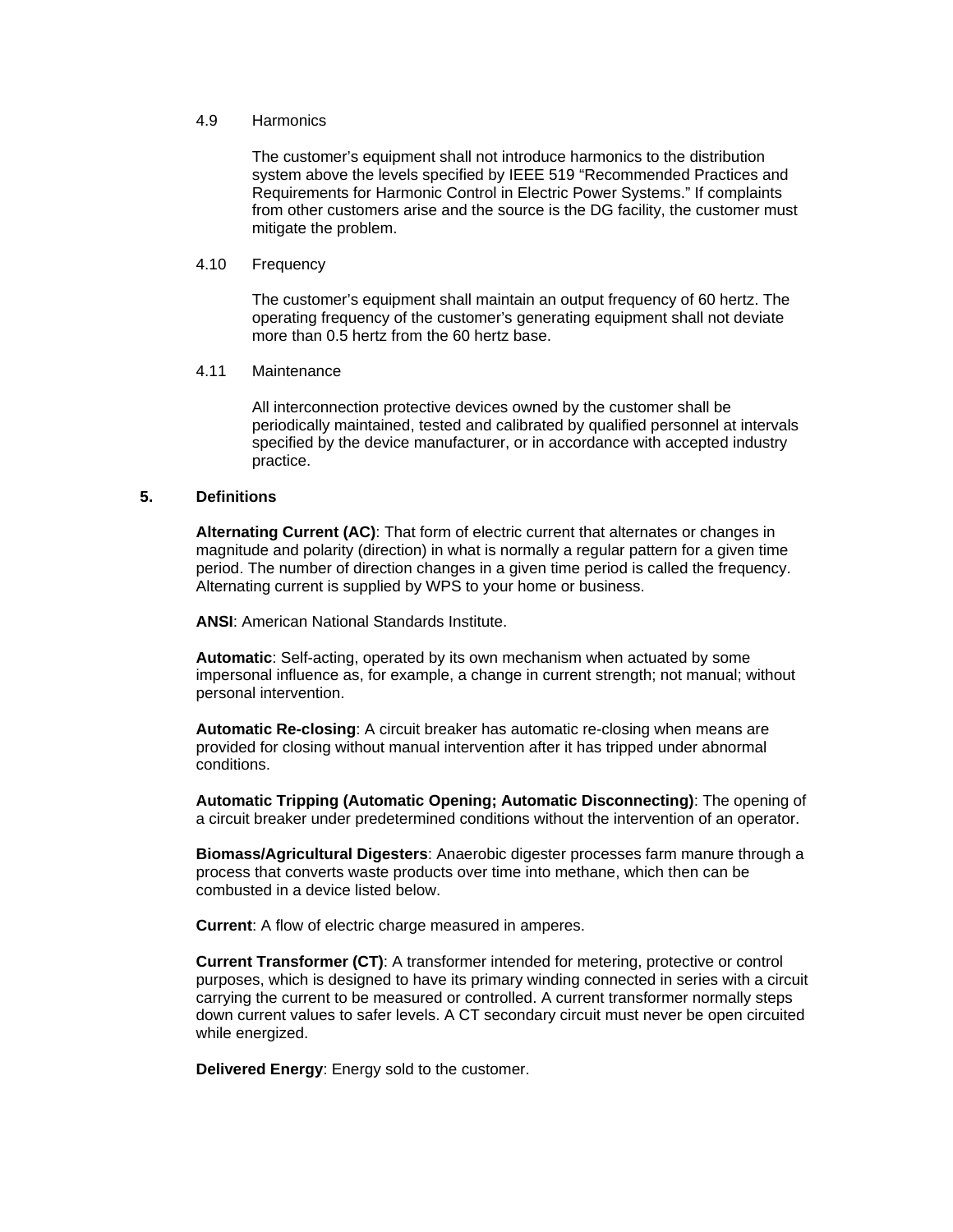**Delta Connected Circuit**: A three-phase circuit with three source windings connected in a closed delta (triangle). A closed delta is a connection in which each winding terminal is connected to the end (terminal) of another winding.

**Direct Current (DC)**: An electric current flowing in one direction only and substantially constant in value. A flashlight uses direct current produced by the batteries.

**Disconnect**: A device used to isolate a piece of equipment. A disconnect may be gang operated (all poles switched simultaneously) or individually operated.

**Energy Storage Devices**: Batteries, flywheels, compressed air, super magnetic energy or other devices that store energy for later use. They also can be components in an uninterruptible power supply.

**External Combustion Engines**: Engines where the combustion process heats a fluid which in turn drives pistons or turbines. Common examples are steam engines, steam turbines, and Stirling engines.

**FERC**: Federal Energy Regulatory Commission. FERC is an independent body within the Department of Energy (DOE) regulating interstate transmission, prices of electricity and natural gas. It also licenses hydroelectric projects, interconnections, construction work in progress, rates for wholesale customers, utility accounting practices and procedures.

**Frequency**: The number of cycles occurring in a given interval of time (usually one second) in an electric current. Frequency is commonly expressed in hertz.

**Fuel cells**: Produce electric and thermal energy through electrochemical process using hydrogen, which can be produced from natural gas or by renewable energy resources.

**Fuse**: A short piece of conducting material of low melting point that is inserted in a circuit for the purpose of opening the circuit when the current reaches a certain value at which point the fuse melts, disconnecting the circuit.

**Ground**: A term used in electrical work in referring to the earth as a conductor or as the zero of potential. For safety purposes, circuits are grounded while any work is being done on or near a circuit or piece of equipment in the circuit; this is usually called protective or safety grounding.

**Hertz**: The term denoting frequency, equivalent to cycles per second.

**IEEE**: The Institute of Electrical and Electronics Engineers.

**Industrial Gas Turbines**: Combustion turbines in the 1 to 15 MW range.

**Interconnection:** The physical system of electrical transmission between the customer's generation and the utility.

**Interconnection Agreement**: The standard form of agreement that has been approved by the Commission. The interconnection agreement sets forth the contractual conditions under which a utility and a customer agree that one or more facilities may be interconnected with the utility's distribution system.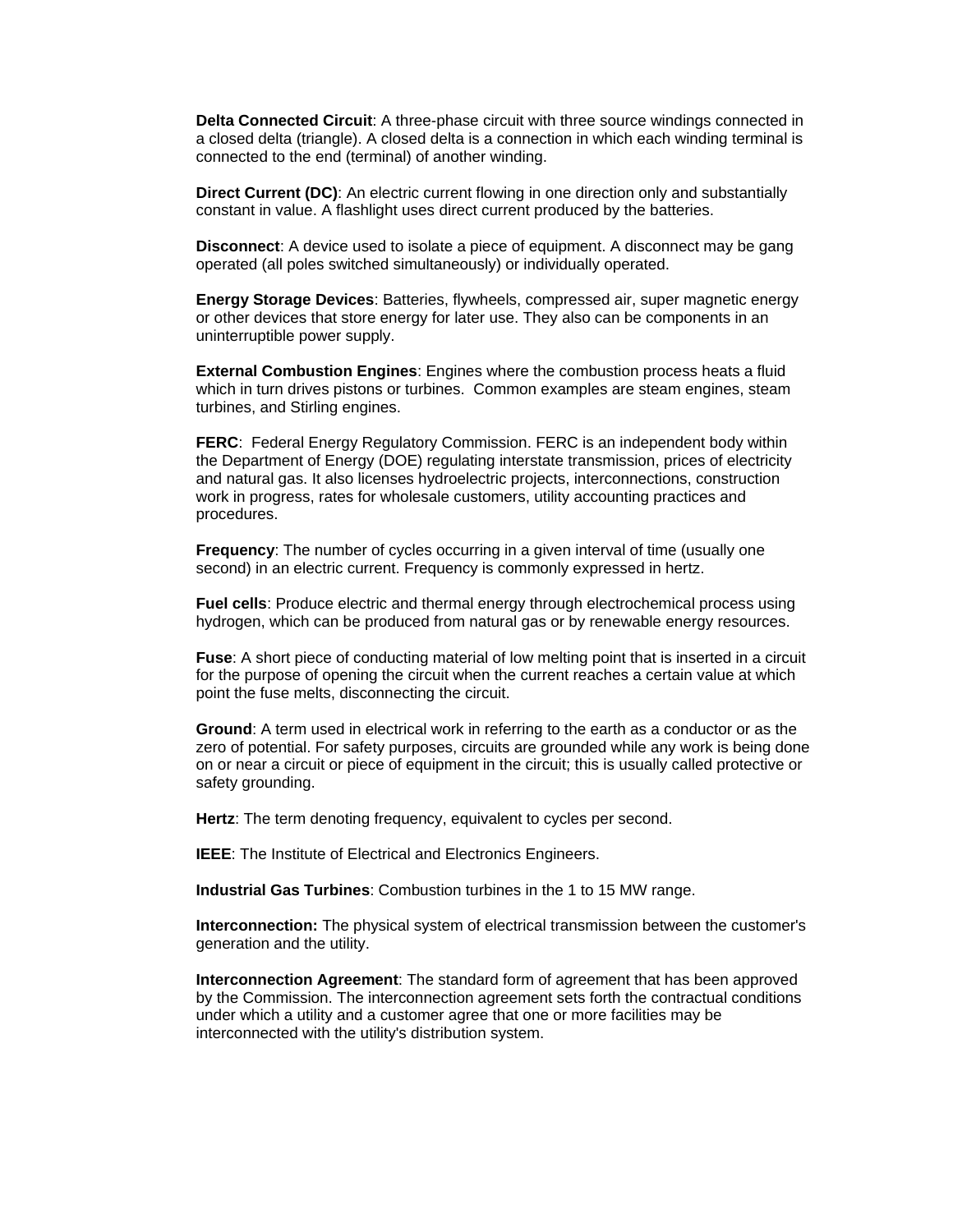**Internal Combustion Engines**: Devices much like an automotive engine, fueled with either diesel or natural gas, connected to and driving an electrical generator.

**Interruption**: A temporary discontinuance of the supply of electric power.

**IPP**: Independent Power Producer. An organization, which is not a utility, that operates a power plant, produces energy and then sells it to a utility.

**Island**: A part of an interconnected system that may be isolated during a system disturbance and start operating as a subsystem with its own generation, transmission and distribution capability. The subsystem then becomes an island of the main interconnected system without a tie. In such a case, the islanded system and the main interconnected system will operate at different frequencies and voltages.

**Kilowatt (kW)**: An electric unit of power which equals 1,000 watts. One watt is the basic measure of electrical power and is equal to one volt of electrical potential times one ampere of current.

**Kilowatt-hour (kWh)**: One thousand watts of power supplied for one hour. A basic unit of electric energy equal to the use of one kilowatt for a period of one hour.

**Lagging Power Factor**: Occurs when reactive power is predominately inductive, such as with high motor loads or large numbers of transformers.

**Leading Power Factor**: Occurs when reactive power flows are predominately capacitive, such as a circuit with large numbers of power factor capacitors or over-excited synchronous generators.

**Line Losses**: Electrical energy converted to heat in the resistance of all transmission and/or distribution lines and other electrical equipment.

**Microturbines**: Small combustion turbines that burn natural gas to produce less than 500 kW. Simpler than internal combustion engines, they have only one moving part on a central rotating shaft that generates electricity. They are characterized by simple design, modularity and fuel flexibility.

**One-Line Diagram**: A diagram in which several conductors are represented by a single line and in which various devices or pieces of equipment are denoted by simplified symbols. The purpose of such a diagram is to present an electrical circuit or circuits in a simple way so that their function can be readily grasped.

**Parallel Operation**: The operation of a customer-owned generator while connected to the utility's grid.

**Point of Interconnection**: The point where the customer's conductors meet WPS's (point of ownership change).

**Point of Metering**: The point where metering equipment (meters, transducers, current transformers, potential transformers, etc.) is or will be installed to measure the power flow and energy exchange between WPS and the customer.